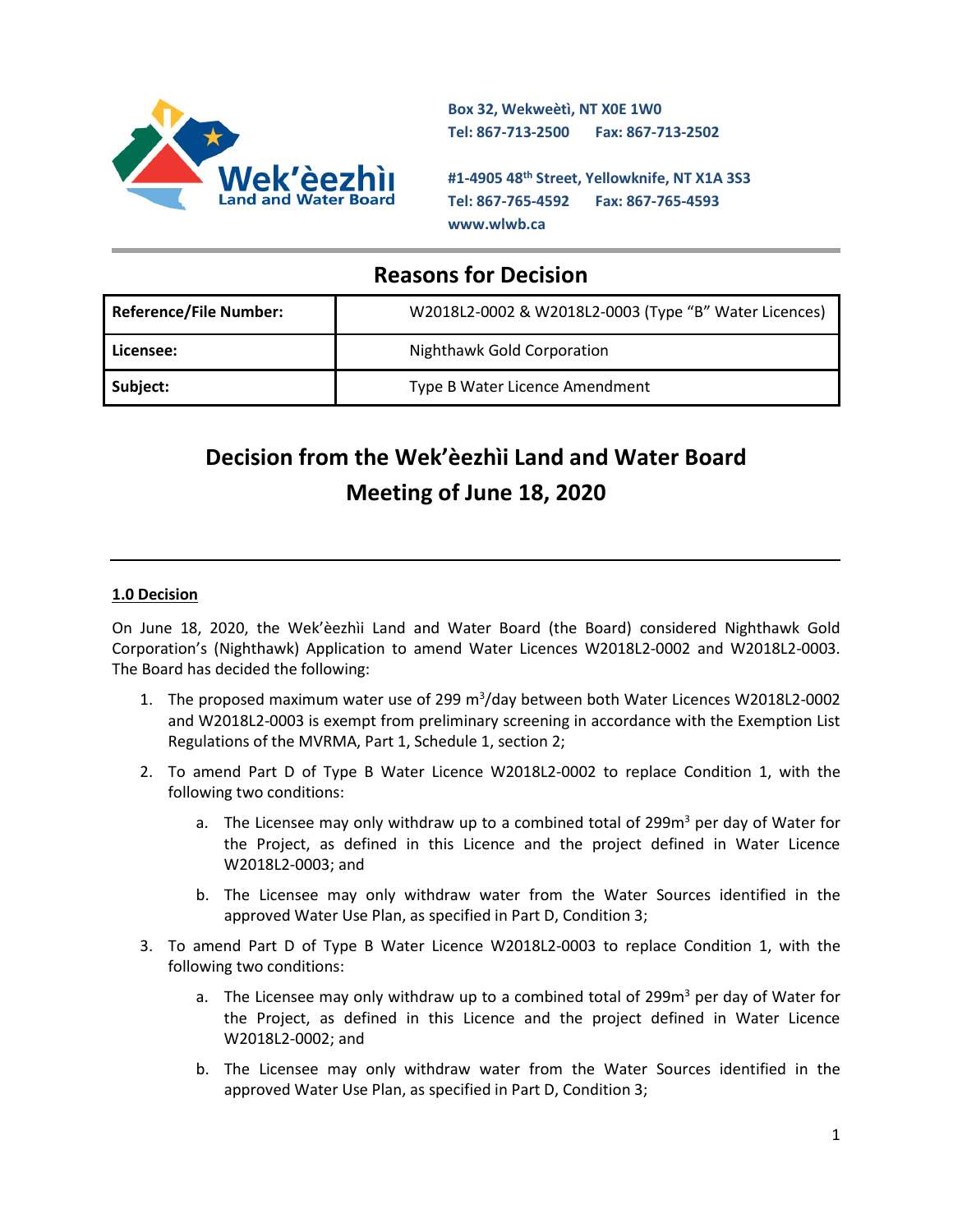- 4. To not approve Version 3.0 of the Water Use Plan; and
- 5. To require Nighthawk to submit Version 3.1 of the Water Use Plan with the following updates:
	- a. References to maximum water use that reflect the maximum of 299 m<sup>3</sup>/day for both Licences; and
	- b. Land designations in Figure 1.

# **2.0 Background**

The WLWB received Water Licence Amendment Applications from Nighthawk on March 26, 2020 for Water Licences W2018L2-0002 (federal) and W2018L2-0003 (non-federal).<sup>[1,](#page-1-0)[2](#page-1-1)</sup> These Licences allow for water use in support of mineral exploration at the Indin Lake Gold Property. The Amendment Applications requested an increase in water use from 179 m<sup>3</sup>/day and 120 m<sup>3</sup>/day, up to 299 m<sup>3</sup>/day for each licence. Along with the Amendment Applications, Nighthawk submitted Version 3.0 of its Water Use Plan for Board approval.

The Amendment Application, engagement record,<sup>[3](#page-1-2)</sup> Water Use Plan Version 3.0,<sup>[4](#page-1-3)</sup> and previous preliminary screening,<sup>[5](#page-1-4)</sup> were distributed for public review on March 26, 2020, inviting Parties to provide comments and recommendations using the Online Review System (ORS). Under the Preliminary Screening Requirement Regulations of the *Mackenzie Valley Resource Management Act* (MVRMA), the Board must conduct a preliminary screening for an amendment application, unless it is exempt from preliminary screening in accordance with the Exemption List Regulations. Reviewers were encouraged to provide comments and recommendations (e.g., on impacts and mitigation measures) to assist with the completion of the preliminary screening. Reviewer comments were due April 23, 2020. Comments and recommendations were received from Crown Indigenous Relations Northern Affairs Canada – Inspector (CIRNAC) [6](#page-1-5) , Government of Northwest Territories – Environment and Natural Resources – Environmental Assessment and Monitoring (GNWT-ENR-EAM), Fisheries and Oceans Canada: Triage Group Fisheries Protection Program (DFO), and Indigenous and Northern Affairs Canada – Yellowknife (INAC-YK); Board staff also submitted questions. The North Slave Metis Alliance (NSMA) and Wek'èezhìi Renewable Resources Board (WRRB) indicated they had no comments or recommendations at this time. Proponent responses were submitted by May 7, 2020. Reviewer comments and recommendations, as well as the proponent responses are available on the WLWB Online Registry.<sup>[7,](#page-1-6)[8](#page-1-7)</sup>

<span id="page-1-0"></span><sup>1</sup> See WLWB [\(www.wlwb.ca\)](http://www.wlwb.ca/) Online Registry for W2018L2-0002 – Nighthawk – [Water Licence Amendment Application](http://registry.mvlwb.ca/Documents/W2018L2-0002/W2018L2-0002%20-%20Nighthawk%20-%20Water%20Licence%20Amendment%20Application%20-%20Mar%2026_20.pdf)

<span id="page-1-1"></span><sup>2</sup> See WLWB Online Registry for W2018L2-0003 – Nighthawk – [Water Licence Amendment Application](http://registry.mvlwb.ca/Documents/W2018L2-0003/W2018L2-0003%20-%20Nighthawk%20-%20Water%20Licence%20Amendment%20Application%20-%20Mar%2026_20.pdf)

<span id="page-1-2"></span><sup>3</sup> See WLWB Online Registry for W2018L2-0003 – [Nighthawk Engagement Record –](http://registry.mvlwb.ca/Documents/W2018L2-0003/W2018L2-0003%20-%20Nighthawk%20-%20Water%20Licence%20Amendment%20Application%20-%20Mar%2026_20.pdf) Mar 26\_20.pdf

<span id="page-1-3"></span><sup>4</sup> See WLWB Online Registry for W2018L2-0003 – Nighthawk – [Water Use Plan V3.0 –](http://registry.mvlwb.ca/Documents/W2018L2-0003/W2018L2-0003%20-%20Nighthawk%20-%20Water%20Use%20Plan%20V3.0%20-%20Mar%2026_20.pdf) Mar 26\_20.pdf

<sup>5</sup> See WLWB Online Registry for W2012L1-0002 – Nighthawk – Type B Water Licence – [Preliminary Screening –](http://registry.mvlwb.ca/Documents/W2012L1-0002/W2012L1-0002%20-%20Nighthawk%20-%20Type%20B%20Water%20Licence%20-%20Preliminary%20Screening%20-%20Aug%2016_12.pdf) Aug 16\_12.pdf

<span id="page-1-6"></span><span id="page-1-5"></span><span id="page-1-4"></span><sup>6</sup> Comments received from Department of Indian Affairs and Northern Development to reflect current affiliation with CIRNAC

<sup>7</sup> See WLWB Online Registry for W2018L2-0002 – Nighthawk – [Review Summary and Attachments –](http://registry.mvlwb.ca/Documents/W2018L2-0002/W2018L2-0002%20-%20Nighthawk%20-%20Review%20Summary%20and%20Attachments%20-%20May%207_20.pdf) May 7\_20.pdf

<span id="page-1-7"></span><sup>8</sup> See WLWB Online Registry for W2018L2-0003 – Nighthawk – [Review Summary and Attachments –](http://registry.mvlwb.ca/Documents/W2018L2-0003/W2018L2-0003%20-%20Nighthawk%20-%20Review%20Summary%20and%20Attachments%20-%20May%207_20.pdf) May 7\_20.pdf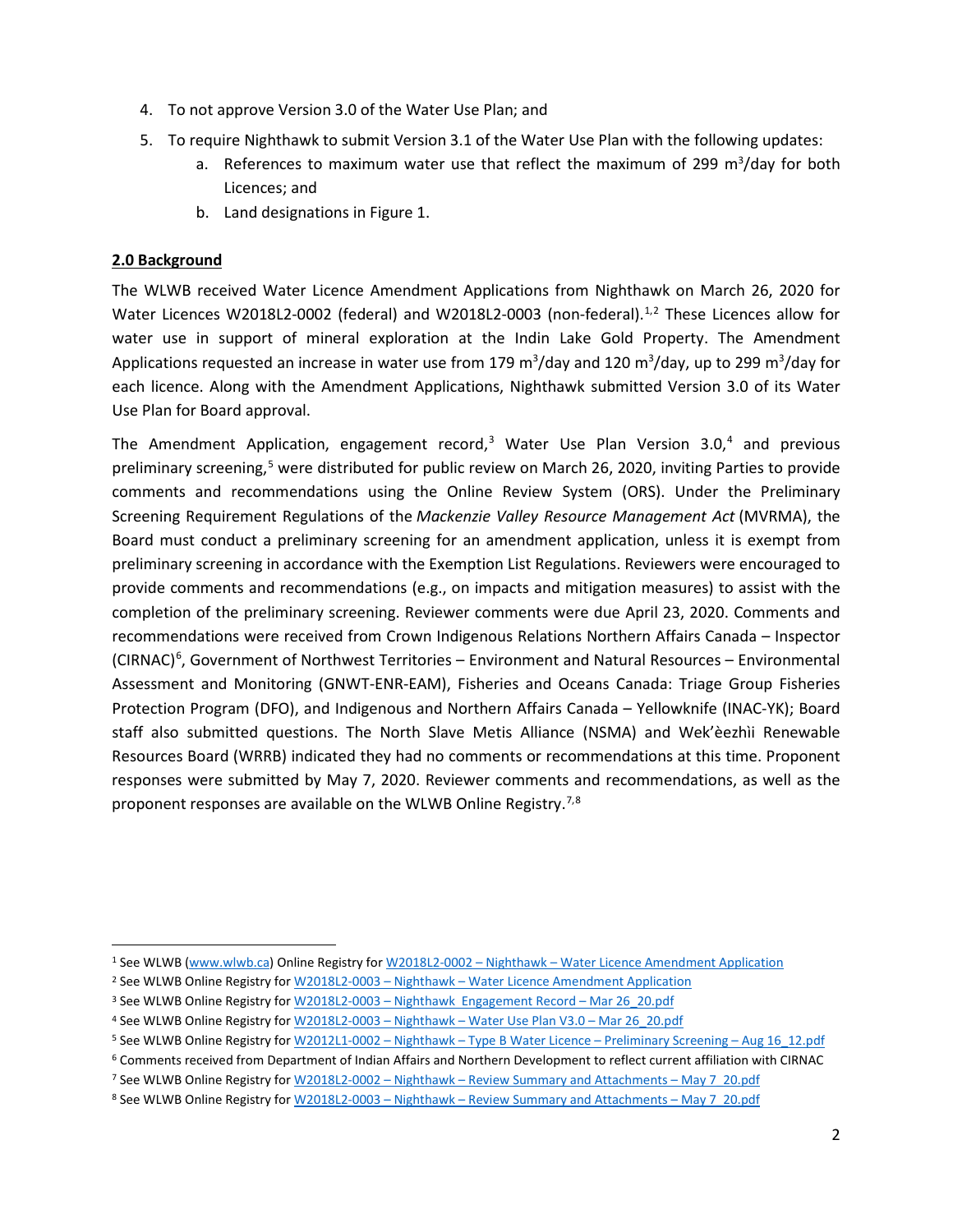#### **3.0 Reasons for Decision**

#### **3.1 Split-Interest Project**

Nighthawk applied to amend both federal and non-federal Type B Water Licences to increase water use for each licence to 299 m<sup>3</sup>/day. During the public review, CIRNAC-Inspector and GNWT-ENR-EAM commented that water use exceeding 299  $m^3$ /day for the entire project would require Nighthawk to apply for Type A Water Licences (CIRNAC-Inspector comment 1; GNWT-ENR-EAM comment 2). CIRNAC-Inspector and GNWT-ENR-EAM recommended adding a condition to the existing water licences that would allow for a combined total of 299 m<sup>3</sup>/day for the project (CIRNAC-Inspector comment 1; GNWT-ENR-EAM comment 1). Nighthawk was asked to clarify if it will require more than 299  $m^3$ /day for its activities and if there would be any operational impacts if the maximum water use allowed between both licences was limited to 299 m<sup>3</sup>/day (WLWB staff comment 1). Nighthawk clarified that it does not currently need more than 299 m<sup>3</sup>/day in total and stated it is agreeable to having the water use between both licences limited to 299 m<sup>3</sup>/day and does not foresee any impacts from these conditions being included in the Water Licences.

The Mackenzie Valley Land and Water Board (MVLWB) recently decided on a split-interest project for Seabridge Gold (NWT) Inc. (Seabridge) where Seabridge had applied for federal and non-federal water licences.<sup>[9](#page-2-0),[10](#page-2-1)</sup> Seabridge did not require more than 299 m<sup>3</sup>/day but wanted operational flexibility to allocate the water use between each water licence as necessary for operations. The MVLWB included conditions in each Water Licence that would allow for a maximum of 299 m<sup>3</sup>/day under each licence without exceeding 299 m<sup>3</sup>/day between both licences. The Board believes similar conditions would grant Nighthawk the operational flexibility requested in the Application without exceeding the limits of a Type B Water Licence. Given that Nighthawk is agreeable to such conditions, the Board proceeded by treating the Amendment Application as a request to use a maximum of 299  $m^3$ /day between both Licences instead of a request to increase water use to 299 m<sup>3</sup>/day for each licence. Specific conditions have been included in the amended Licences that would limit the total water use for the project to 299m<sup>3</sup>/day (see section 3.4 of this Reasons for Decision).

# **3.2 Exemption from Preliminary Screening**

In accordance with the *Preliminary Screening Requirement Regulations* and subsection 124(1) of the *Mackenzie Valley Resource Management Act* (MVRMA), the Board must conduct a preliminary screening of the Amendment Applications. However, Schedule 1 (Section 2), Part 1, paragraph 2(b) of the MVRMA *Exemption List Regulations* states that an application can be exempt from preliminary screening if:

A development, or a part thereof, for which renewal of a permit, licence or authorization is requested that (a) has not been modified; and (b) has fulfilled the requirements of the environmental assessment process established by the *Mackenzie* 

<span id="page-2-0"></span><sup>9</sup> See MVLWB [\(www.mvlwb.ca\)](http://www.mvlwb.ca/) Online Registry for MV2019L2-0011 - Seabridge Gold (NWT) Inc. - Issuance - Type B Water Licence – Non-Federal – [Mar30\\_20.pdf](http://registry.mvlwb.ca/Documents/MV2019L2-0011/MV2019L2-0011%20-%20Seabrdige%20Gold%20(NWT)%20Inc.%20-%20Issuance%20-%20Type%20B%20Water%20Licence%20-%20Non-Federal%20-%20Mar30_20.pdf)

<span id="page-2-1"></span><sup>&</sup>lt;sup>10</sup> See MVLWB Online Registry for MV2018L2-0012 – Seabridge Gold (NWT) Inc. – Issuance – Type B Water Licence – Federal – [Mar 30\\_20.pdf](http://registry.mvlwb.ca/Documents/MV2019L2-0012/MV2019L2-0012%20-%20Seabridge%20Gold%20(NWT)%20Inc.%20-%20Issuance%20-%20Type%20B%20Water%20Licence%20-%20Federal%20-%20Mar30_20.pdf)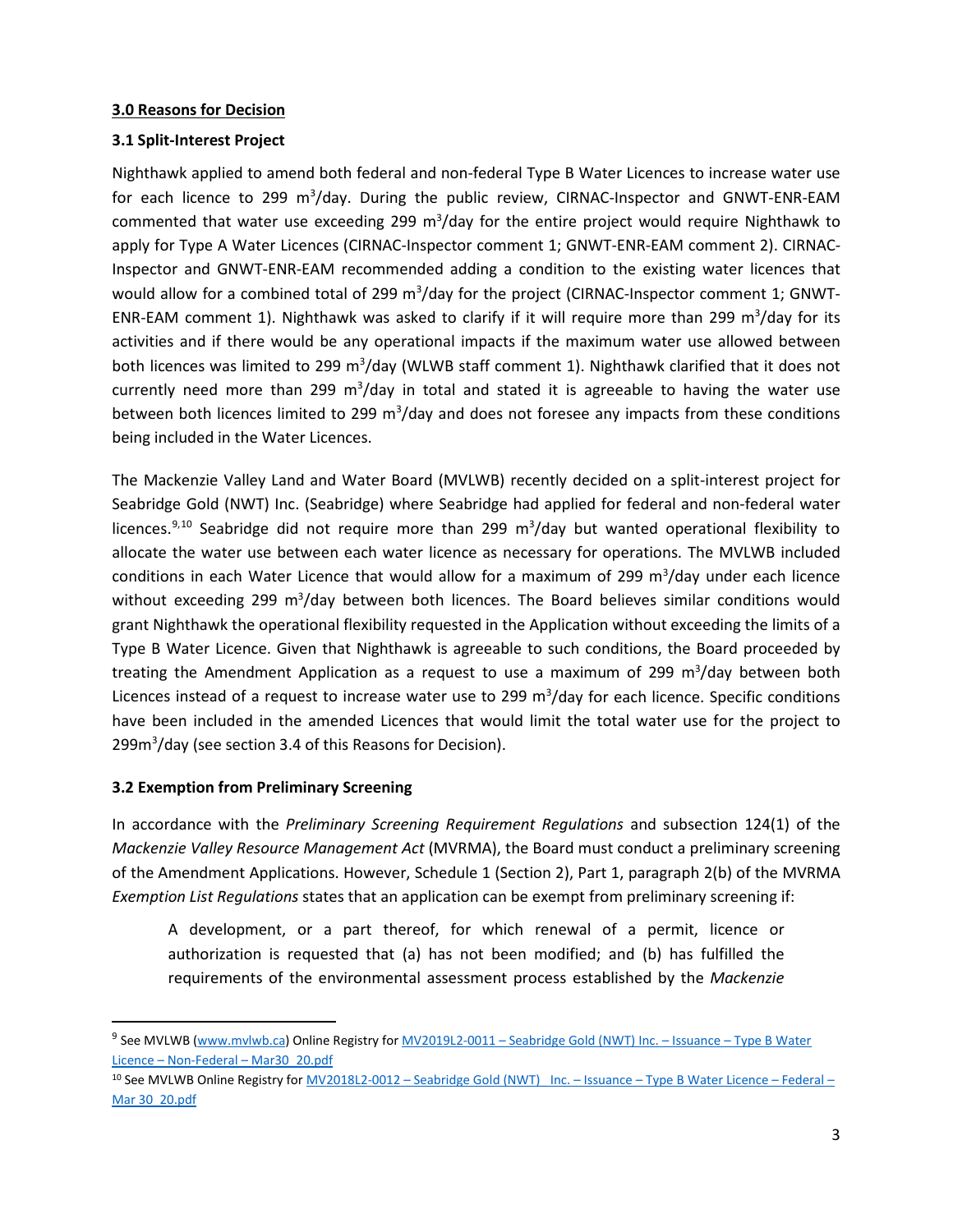*Valley Resource Management Act*, the *Canadian Environmental Assessment Act* or the *Environmental Assessment Review Process Guidelines Order*.

A preliminary screening was completed August 16, 2012 for activities under W2018L2-0002 and W2018L2-0003, screening the area for a maximum water use of 300 m<sup>3</sup>/day. As discussed in Section 3.1 of this Reasons for Decision, Nighthawk is agreeable to amending the Water Licences to allow for operational flexibility to allocate the total water use, 299 m<sup>3</sup>/day, between both Water Licences. The previous preliminary screening was reviewed, and it was confirmed that the activities and the area previously screened remain the same, provided the maximum water use remains 299 m<sup>3</sup>/day. Therefore, the Board has determined that the proposed maximum water use of 299 m<sup>3</sup>/day between both Licences is exempt from preliminary screening. No parties provided comments with respect to the preliminary screening as part of the public review.

 *Decision #1: The Board has determined the proposed maximum water use of 299 m3 /day between both Water Licences W2018L2-0002 and W2018L2-0003 is exempt from preliminary screening in accordance with the Exemption List Regulations of the MVRMA, Part 1, Schedule 1, section 2.*

#### **3.3 General Principles for Water Licences W2018L2-0002 and W2018L2-0003**

The scope, definitions, and conditions set forth in the Licences have been developed in order to address the Board's statutory responsibilities and the concerns that arose during the regulatory process. In developing the Licences, changes were made to the previous Licences based on the following principles:

- To provide for the conservation, development, and utilization of land and water resources in a manner that will provide the optimum benefit generally for all Canadians and in particular for residents of Wek'èezhìi, as per section 58.1 of the MVRMA;
- To achieve consistency with policies and guidelines adopted by the Mackenzie Valley Land and Water Boards (MVLWBs);
- To update conditions to reflect the current status of Nighthawk's activities;
- To update conditions to achieve consistency with existing Permit and Licence conditions;
- To address any recommendations from reviewers and the proponent; and
- To ensure overall clarity of the Licence requirements.

To address concerns raised during the public review, the Board has replaced one condition with two new conditions in each of the Licences.

#### **3.4 Determinations Relating to Water Licences W2018L2-0002 and W2018L2-0003**

#### *3.4.1 Requirements of Sections 73.03 and 73.04 of the MVRMA for W2018L2-0002*

After reviewing the submissions made under the regulatory processes and filed on the WLWB Public Registry, the Board is satisfied the requirements set out in Subsection 72.03 of the *MVRMA* have been met in this circumstance. No other licensees are affected, there are no applicants with precedence, and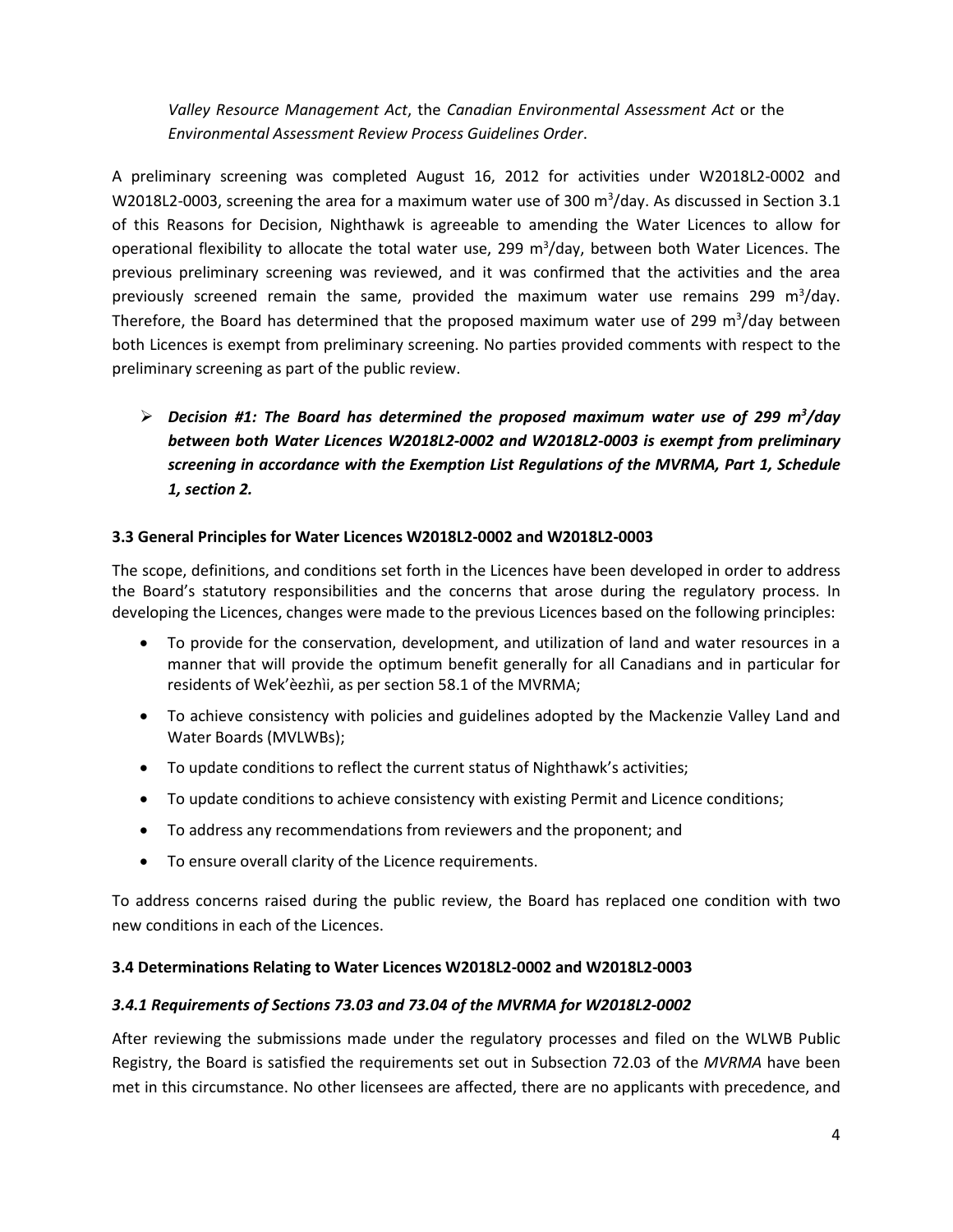no claims for compensation have been received; therefore paragraphs 72.03(5)(a) and (b) are not relevant. The Board is of the opinion that the conditions in the licence with respect to waste management will protect water quality, and therefore paragraph 72.03(5)(c) has been satisfied. The Board also believes that paragraph 72.03(5)(d) is satisfied because security related to this Licence is held by CIRNAC.

With respect to subsection 72.04(2) of the *MVRMA*, the Board believes that compliance with the conditions of the Licence will ensure that any potential adverse impacts on other water users, which might arise as a result of the of the issuance of the amended Licence, will be minimized.

# *3.4.2 Requirements of Sections 26 and 27 of the Waters Act for W2018L2-0003*

After reviewing the submissions made under the regulatory processes and filed on the WLWB Public Registry, the Board is satisfied the requirements set out in subsection 26 of the *Waters Act* have been met in this circumstance. No other licensees are affected, there are no applicants with precedence, and no claims for compensation have been received; therefore subsections 26(5)(a) and (b) are not relevant. The Board is of the opinion that the conditions in the licence with respect to waste management will protect water quality and therefore paragraph 26(5)(c) has been satisfied. The Board also believe that paragraph 25(5)(d) is satisfied because security related to this Licence is held by the GNWT-ENR.

With respect to subsection 27(2) of the *Waters Act*, the Board believes that compliance with the conditions of the Licence will ensure that any potential adverse impacts on other water users, which might arise as a result of the of the issuance of the amended Licence, will be minimized.

# *3.4.3 Requirements of Section 61 of the MVRMA*

Pursuant to subsection 61(2) of the MVRMA, the Board may not issue a licence or permit except in accordance with any applicable land use plan. Nighthawk has two mineral leases (NT-3216 and NT-4574) that contain, or are on, Tłįchǫ land. The Tłįchǫ Land Claims and Self-Government Agreement (Tłįchǫ Agreement) lists several existing third-party interests (such as mineral claims or leases) on Tłycho lands. The Tłįcho Agreement states that, for mining claims or leases created prior to the Tłįcho Agreement, the management of these existing interests lies with the Government of Canada. Mineral lease NT-3216 is listed as an existing interest in the Tłįchǫ Agreement, however, lease NT-4574 is not. When the Licences were first issued, the Miner's Recorder's Office was contacted regarding this lease and indicated that NT-4574 was previously mineral claim F35390, which is listed as an existing interest in the Tłįcho Agreement. The manager of the Tłicho Government's Department of Culture and Lands Protection was included in this correspondence, and no comments were received. Therefore, the Board believes the requirements of subsection 61(2) are met.

#### **3.5 Amended of Water Licences W2018L2-0002 and W2018L2-0003**

Nighthawk's Licences were renewed in 2019, at which time Nighthawk's previous licence, W2012L1- 0002, was separated into two licences to account for the project taking place on both federal and nonfederal land. The Amendment being requested would allow for Nighthawk to have operational flexibility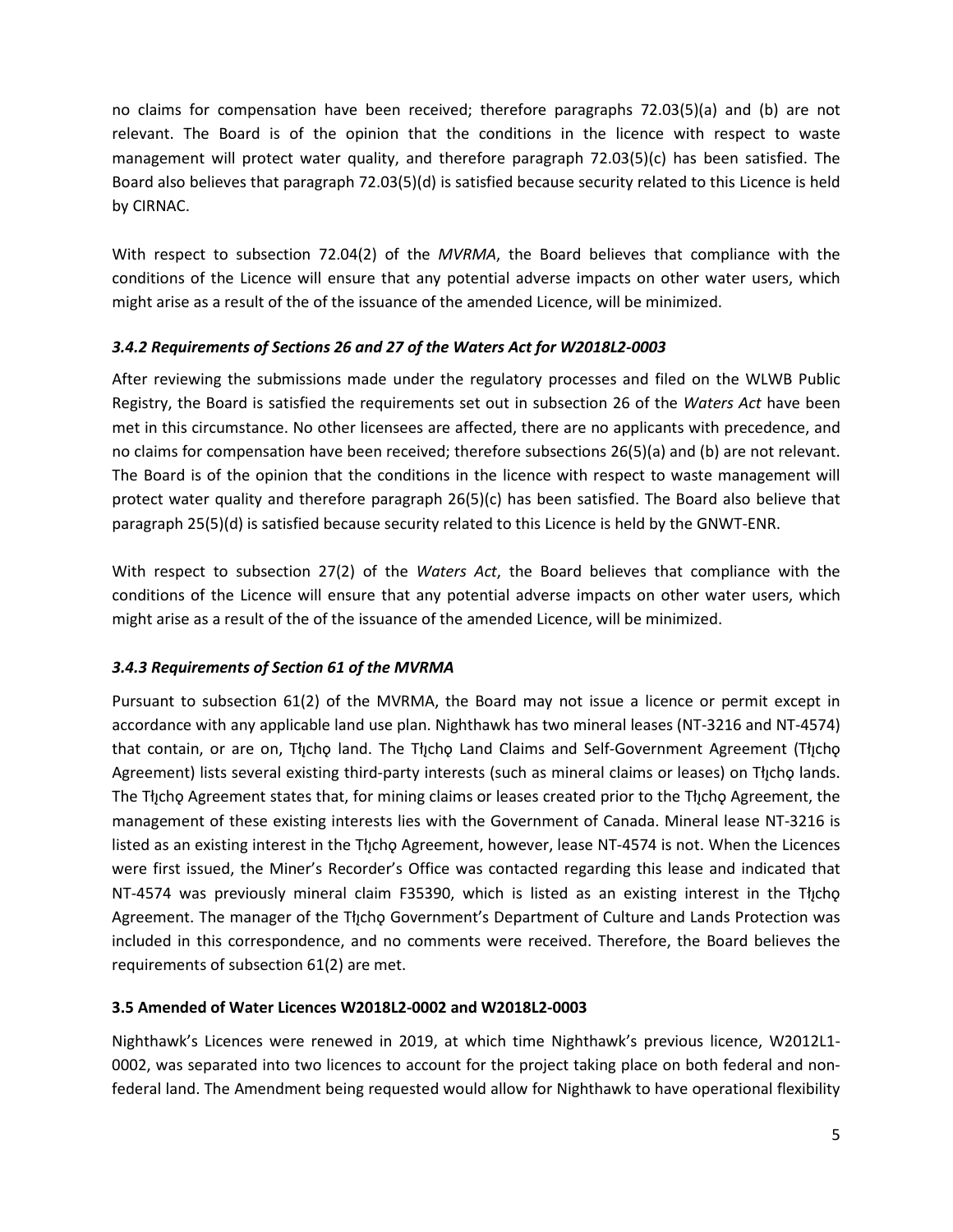to allocate the total water use between both federal and non-federal licences. The following discussion only focuses on sections where changes from the existing Water Licences are being proposed. Attachment 3 and Attachment 4 show changes that have been made to each Licence.

# *3.5.1 Part D of Licence W2018L2-0002: Conditions Applying to Water Use*

In the existing Licence, Part D, Condition 1 states "The Licensee may only withdraw up to 179 m<sup>3</sup> per day from the Water Sources identified in the approved Water Use Plan, as specified in Part D, Condition 2." As discussed in Section 3.1 of this Reasons for Decision, the Amendment would allow for operational flexibility to allocate water use between the two licences without exceeding a maximum of 299 m<sup>3</sup>/day between both licences. Section 3.1 of this Reasons for Decision also describes a decision made by the MVLWB on a split-interest project where Seabridge was granted operational flexibility to allocate total water use between the entire project, referring to both federal and non-federal water licences. The Board decided to amend Part D of the Licence to replace Condition 1 with the following two conditions: (1) "The Licensee may only withdraw up to a combined total of 299  $m<sup>3</sup>$  per day of Water for the Project, as defined in this Licence and the project defined in Water Licence W2018L2-0003"; and (2) "The Licensee may only withdraw water from the Water Sources identified in the approved Water Use Plan, as specified in Part D, Condition 3." This amendment would allow Nighthawk to have operational flexibility to allocate water use between the two licences without triggering the need for a Type A Water Licence while maintaining the condition requiring Nighthawk to operate under its approved Water Use Plan.

Administrative updates to correct references to conditions in Part D have been made throughout the Licence.

- *Decision #2: The Board has decided to amend Part D of Type B Water Licence W2018L2- 0002 to replace Condition 1, with the following two conditions:*
	- 1. The Licensee may only withdraw up to a combined total of 299m<sup>3</sup> per day of Water for *the Project, as defined in this Licence and the project defined in Water Licence W2018L2-0003; and*
	- *2. The Licensee may only withdraw water from the Water Sources identified in the approved Water Use Plan, as specified in Part D, Condition 3.*

# *4.5.2 Part D Licence W2018L2-0003: Conditions Applying to Water Use*

In the existing Licence, Part D, Condition 1 states "The Licensee may only withdraw up to 120m<sup>3</sup> per day from the Water Sources identified in the approved Water Use Plan, as specified in Part D, Condition 2." As discussed in Section 3.1 of this Reasons for Decision, the Amendment would allow for operational flexibility to allocate water use between the two licences without exceeding a maximum of 299 m<sup>3</sup>/day between both licences. Section 3.1 of this Reasons for Decision also describes a decision made by the MVLWB on a split-interest project where Seabridge was granted operational flexibility to allocate total water use between the entire project, referring to both federal and non-federal water licences. The Board has decided to amend Part D of the Licence to replace Condition 1 with the following two conditions: (1) "The Licensee may only withdraw up to a combined total of 299  $m<sup>3</sup>$  per day of Water for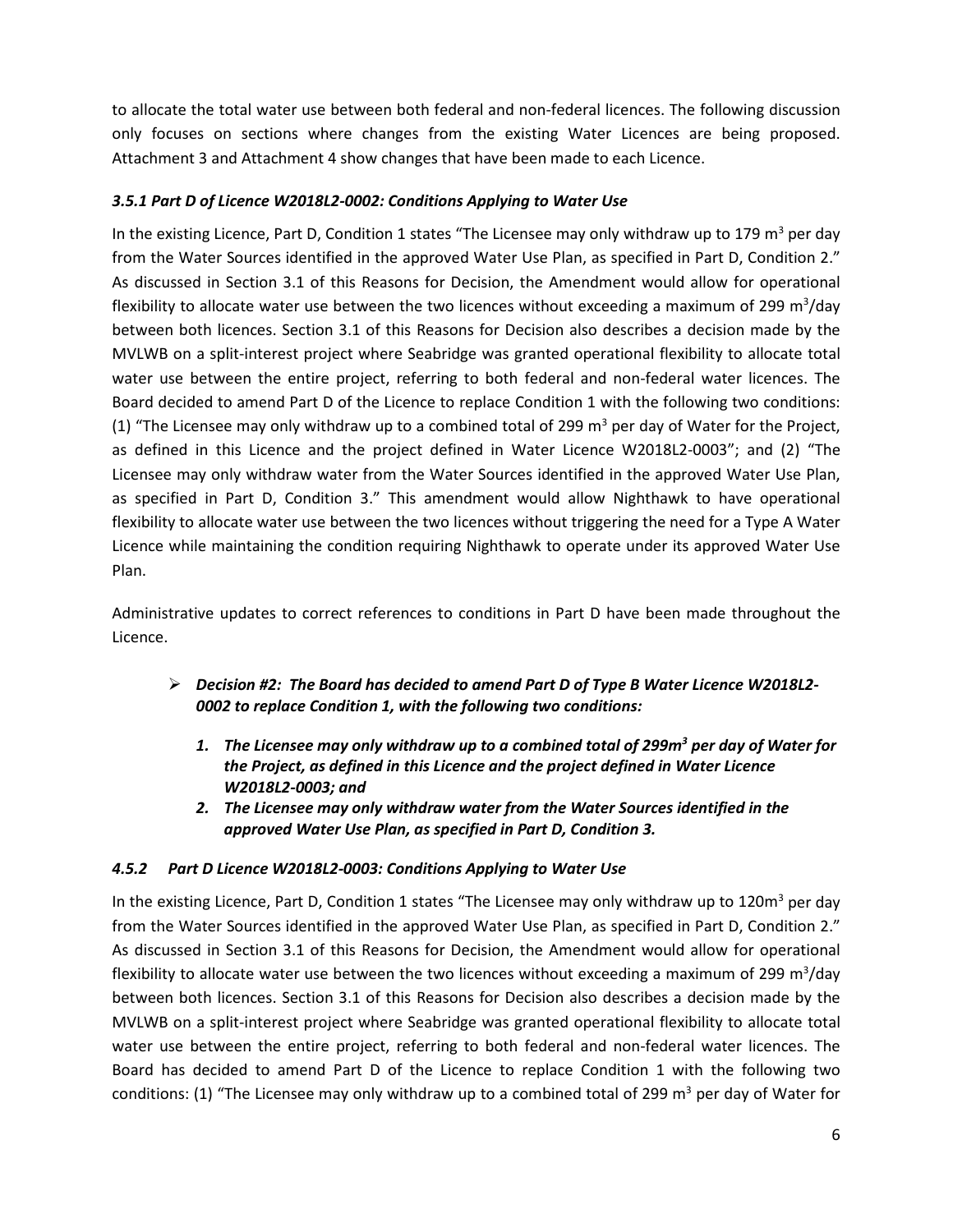the Project, as defined in this Licence and the project defined in Water Licence W2018L2-0002"; and (2) "The Licensee may only withdraw water from the Water Sources identified in the approved Water Use Plan, as specified in Part D, Condition 3." This amendment would allow Nighthawk to have operational flexibility to allocate water use between the two licences without triggering the need for a Type A Water Licence while maintaining the condition requiring Nighthawk to operate under its approved Water Use Plan.

Administrative updates to correct references to conditions in Part D have been made throughout the Licence.

- *Decision #3: The Board has decided to amend Part D of Type B Water Licence W2018L2- 0003 to replace Condition 1, with the following two conditions:*
	- *1. The Licensee may only withdraw up to a combined total of 299m3 per day of Water for the Project, as defined in this Licence and the project defined in Water Licence W2018L2-0002; and*
	- *2. The Licensee may only withdraw water from the Water Sources identified in the approved Water Use Plan, as specified in Part D, Condition 3.*

# *3.5.3 Other Comments*

During the public review, DFO commented that this Application would not require an authorization under the *Fisheries Act* or the *Species at Risk Act* (DFO comment 1). DFO stated that Nighthawk is responsible for maintaining compliance with the *Fisheries Act* and must notify DFO if Nighthawk causes or is about to cause the death of fish by means other than fishing and/or the harmful alteration, destruction of fish habitat. Nighthawk responded that they will inform DFO if there are any changes to the current plan that are likely to cause harm to fish or fish habitat. The Board is of the opinion that the Proponent's response addressed DFO's comment and no changes were made to the Licences.

# *3.5.4 Conclusion*

Subject to the term and conditions set out in the Licence, and for the reasons expressed herein, the Board believes that the licensed undertaking for water use and waste disposal associated with the Nighthawk project can be completed by the Licensee while providing for the conservation, development, utilization of waters in a manner that will provide the optimum benefit for all Canadians, and in particular, for the residents of Wek'èezhìi.

#### **3.6 Water Use Plan Version 3.0**

As part of the Amendment Application, Nighthawk submitted Version 3.0 of the Water Use Plan to reflect the proposed increase in water use of 299 m<sup>3</sup>/day for each Licence. The updated Water Use Plan was reviewed, and it was confirmed that the Plan is in accordance with Part D, Condition 2 of the existing Licences. As described in Section 3.5.1 and 3.5.2, the Board has amended the Licence to allocate a maximum water use of 299 m<sup>3</sup>/day between both licences instead of 299 m<sup>3</sup>/day per Licence. To align with the amended Licences, the Water Use Plan requires an update to reflect the authorized maximum